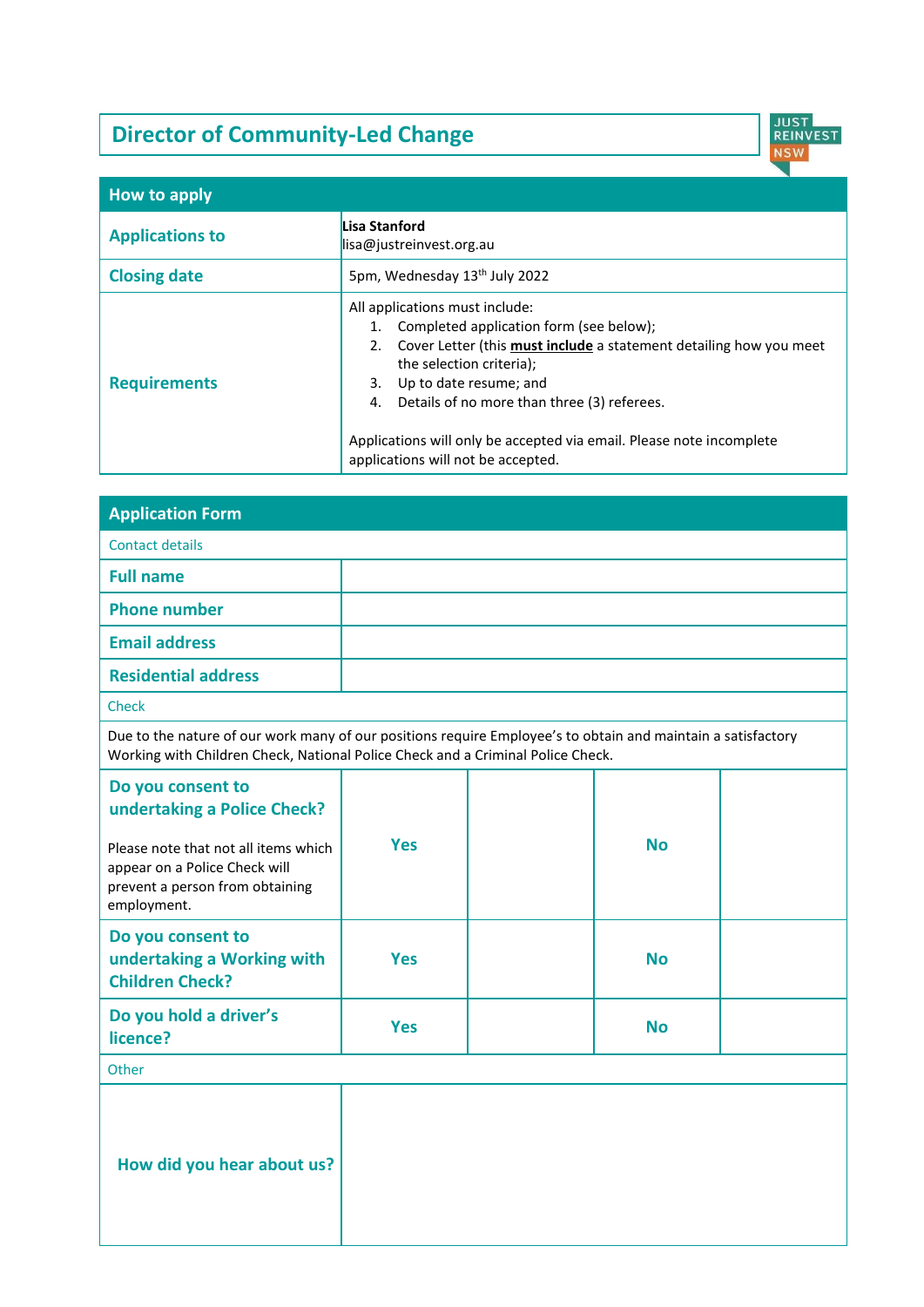## **Director of Community-Led Change**



| <b>Position Basics</b>     |                                                                                                                                                                                                                                                                                                                                                                                                                                                                                                                                          |
|----------------------------|------------------------------------------------------------------------------------------------------------------------------------------------------------------------------------------------------------------------------------------------------------------------------------------------------------------------------------------------------------------------------------------------------------------------------------------------------------------------------------------------------------------------------------------|
| <b>Position title</b>      | Director of Community-Led Change                                                                                                                                                                                                                                                                                                                                                                                                                                                                                                         |
| <b>Location</b>            | Sydney, NSW                                                                                                                                                                                                                                                                                                                                                                                                                                                                                                                              |
| <b>Term of employment</b>  | Full time (24-month contract)                                                                                                                                                                                                                                                                                                                                                                                                                                                                                                            |
| <b>Remuneration</b>        | \$145k - \$160k (depending on experience)                                                                                                                                                                                                                                                                                                                                                                                                                                                                                                |
| <b>Salary sacrificing</b>  | At the time of advertising, JRNSW is deemed to be a Public Benevolent<br>Institution. As a result, JRNSW currently offers the option of salary sacrificing a<br>portion of an Employee's salary (salary packaging). Salary packaging allows<br>employees to elect an amount, up to the annual Australian Taxation Office<br>limit (currently \$15,900 per FBT year), to be deducted from their before tax<br>salary. Salary sacrificing is dependent on the Employee's personal<br>circumstances, JRNSW cannot provide financial advice. |
| <b>Identified position</b> | This is an Aboriginal/Torres Strait Islander identified position which is a<br>genuine occupational qualification and is authorized under section 14(d) of<br>the Anti-Discrimination Act 1977.                                                                                                                                                                                                                                                                                                                                          |
| <b>Direct report</b>       | <b>Chief Executive Officer</b>                                                                                                                                                                                                                                                                                                                                                                                                                                                                                                           |

## **Organisational environment**

Just Reinvest NSW (**JRNSW**) supports Aboriginal communities to explore and establish justice reinvestment initiatives and advocates for systemic changes that build safer and stronger communities.

- Our goal is to reduce the number of Aboriginal and Torres Strait Islander peoples in contact with the criminal justice system in NSW; and
- our approach is to work alongside Aboriginal communities to find place-based, community-led and data driven solutions, such as local 'justice circuit breakers', with a particular focus on better outcomes for young people.

This place-based approach informs our broader policy and advocacy work. JRNSW currently partners with the Bourke, Moree and Mt Druitt communities and is guided by an Executive of Aboriginal and non-Aboriginal peoples. We are also supported by a diverse network of people and organisations across the corporate, government and not for profit sectors.

## **Position purpose**

The Director of Community-Led Change leads our partnerships with Aboriginal communities across New South Wales that are developing and exploring a justice reinvestment (JR) approach. They provide management and leadership to the Community-Led Change team including our site-based staff, youth and new sites teams, ensuring a commitment to their professional development and well-being.

They ensure resources are placed into the hands of community to:

- (a) build an understanding of justice reinvestment in the community;
- (b) support local capability and leadership development;
- (c) support multidisciplinary collaboration and data-driven decision making across community, service delivery and through our corporate, government and non-government partnerships;
- (d) support community processes for identifying new and expanding existing strategic partnerships at the local, state and national level; and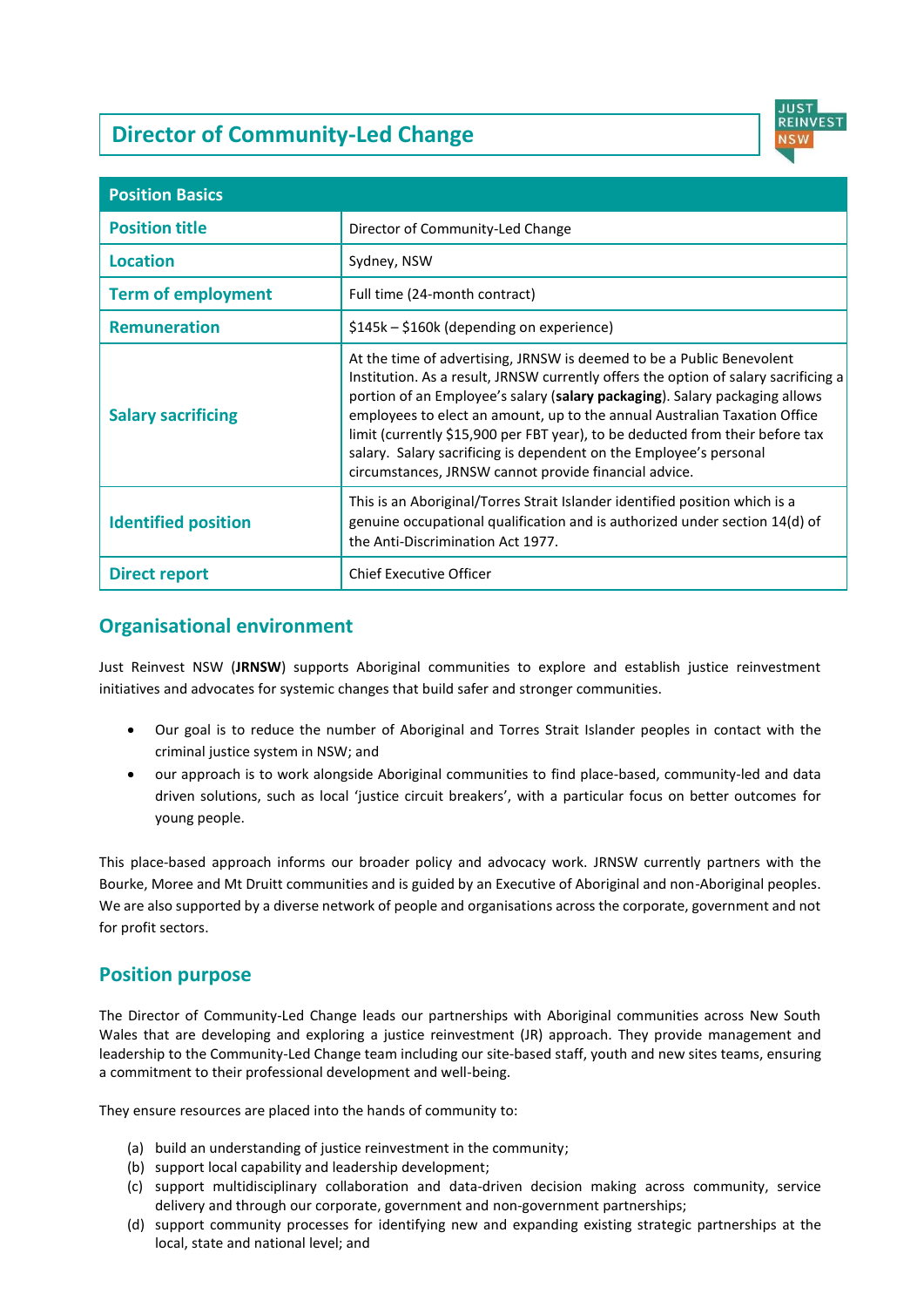(e) working with stakeholders to oversee the identification and implementation of justice circuit breakers to reduce the interactions with the criminal justice system in the communities we work with.

They also work closely with the leadership team to contribute to the strategic policy priorities and framework development of JRNSW in a broader sense, including implementation of the Strategic Plan set by the Executive Committee. The Director is responsible for the day-to-day management and support of the Community-Led Change Team, which when fully staffed may consist of approximately 15 members.

#### **Working relationships**

#### **Internal**

 **Direct report:** the position reports directly to the Chief Executive Officer, JRNSW (Sydney-based).

JRNSW is currently undergoing a restructure. Following the proposed restructure of existing positions and recruitment of new positions, the following positions will report directly to the Director of Community-Led Change:

- Youth Manager (Sydney based);
- Community Partnerships Manager (Sydney based);
- JR Moree Manager (Moree based); and
- JR Mt Druitt Manager (Mt Druitt based).

**Close working relationships:** the position holder is a staff member of the JRNSW team and works collaborative across the organisation. The position holder is a member of the JRNSW leadership team and supports the Chief Executive Officer to manage the organisation as it implements the Strategic Plan and expands community led JR.

Both the JR Moree Manager based in Moree and Mt Druitt will lead a team of approximately four (4) members. These positions are all within the Community-Led Change Team that is led by the Director.

The Director will interact with the Executive Committee, including by providing reports at meetings of the Executive Committee in relation to the Community-Led Change Team.

#### **External**

The position holder will build and maintain relationships with other key strategic partners and organisations, including other non-government organisations, key state and federal government stakeholders, academic institutions and local community organisations and service providers.

Alongside the Chief Executive Officer, the Director will represent the organisation publicly through speaking engagements and the media.

## **Responsibilities and accountabilities**

#### **Key Result Area:**

#### Key responsibilities

•

Key responsibilities include, but are not limited to:

#### • **1. Support monitoring, evaluation, learning and reporting, including:**

• work closely with the Policy and Impact team and Community Data Leads to support effective data collection and analysis processes, a data platform and MEL frameworks;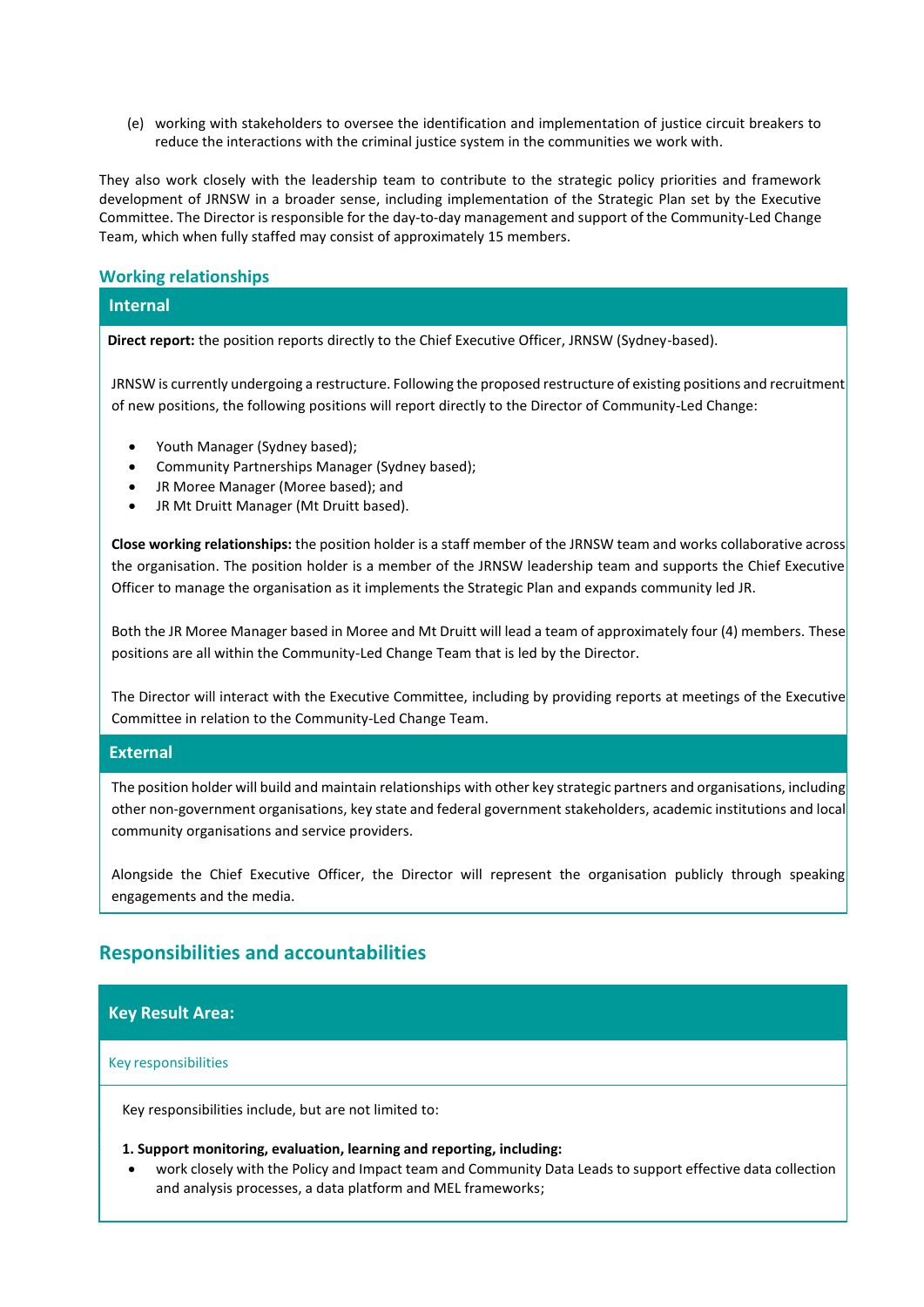- **2. Oversee engagement with Aboriginal communities to explore and expand a justice reinvestment approach, including:**
- ongoing and active engagement with community members and external stakeholders to build strong, trusted relationships;
- scope opportunities to explore and leverage partnerships with local agencies, local, state and National agendas and initiatives to further community identified priorities;
- support JR Managers to build site-based team capability and community leadership;
- grow better understanding of community-led justice reinvestment in site-based staff and community members;
- oversee site-based staff partnership with community to develop community goals and 'justice circuit breakers' to reduce the rate of young people's contact with the criminal justice system and the underlying drivers of interactions with the criminal justice system
- support community collaboration during data collection, facilitating community and data-driven decisionmaking processes to align to priority areas and goals and ensuring all data work is informed by Indigenous Data Sovereignty principles and practices
- elevate community expertise and lived experiences into JRNSW's broader systems change work

#### • **3. Act as the link between JRNSW and expert partnerships to further community priorities, including:**

• ongoing and active engagement with corporate, government, academic and expert stakeholders to explore and develop partnerships between these stakeholders, JRNSW and community.

#### • **4. Exercising executive leadership and direct management of the Community-Led Change team, including:**

- Act as the key contact for consultants and expert partnerships; and
- Support the capability, human resources, and professional development needs of all staff, with a particular focus on building the leadership of local Aboriginal peoples.

#### • **5. Contribute to whole of team responsibilities, including:**

- Support funding opportunities;
- Support professional development opportunities;
- Participate in meetings and training; and
- Develop strong intra-office working relationships.

## **Selection Criteria**

•

•

#### **Essential criteria**

- Knowledge and appreciation of the cultural and social needs of Aboriginal people including a commitment to Aboriginal self-determination, a demonstrated understanding of the justice system, its impacts on Aboriginal and Torres Strait Islander people and the need for community-led justice reinvestment initiatives;
- Ability to identify and leverage opportunities to partner with expert partners that align with community-led justice reinvestment;
- Ability to work independently as a leader, flexibly, and to exercise initiative, discretion and apply problem solving skills;
- Substantial experience in Aboriginal community engagement and facilitation around complex and sensitive matters;
- Experience and skill in guiding, advising, and training teams with varied levels of skills and experience;
- Ability to assess the needs and gaps in project capacity and plan programmes of work to build capacity in complex environments;
- Experience in the development of strategic priorities using a bottom-up approach;
- Experience in people management;
- Proven organisational and administrative skills combined with excellent oral and written communication skills; and
- Demonstrated commitment to the effective implementation of Workplace Health & Safety and Ethical and Diversity practices in the workplace.